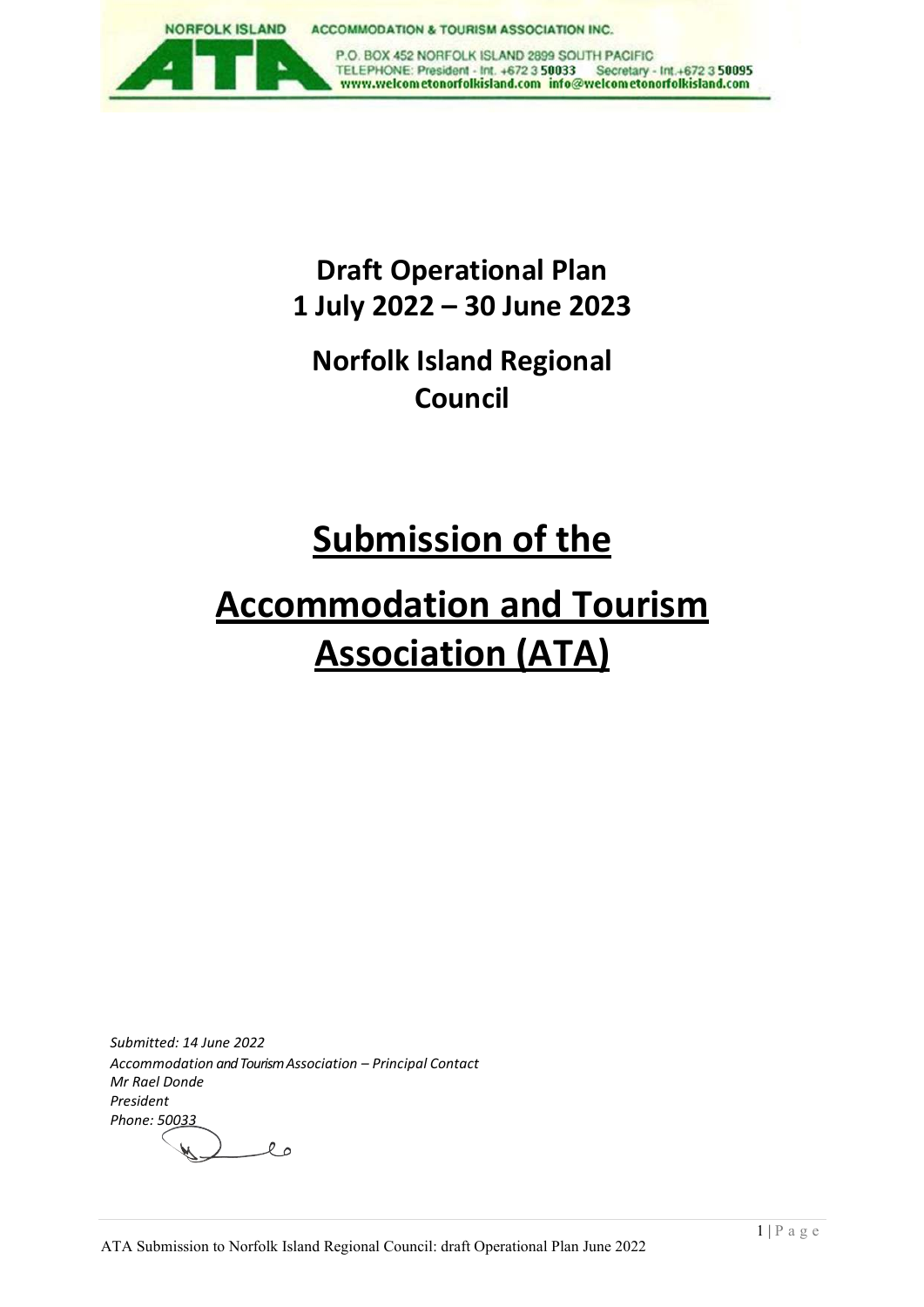**ACCOMMODATION & TOURISM ASSOCIATION INC.** 

P.O. BOX 452 NORFOLK ISLAND 2899 SOUTH PACIFIC TELEPHONE: President - Int. +672 3 50033 Secretary - Int.+672 3 50095<br>www.welcometonorfolkisland.com info@welcometonorfolkisland.com

### **1. Executive Summary**

**NORFOLK ISLAND** 

Imposing the largest increase on record in rates, fees, and charges, and so soon after a severe financial crisis and one of the largest economic contractions on Norfolk Island, is irresponsible and reckless, as it reduces the financial capacity of the community even further. It will potentially accelerate a downward economic spiral, which will eventually make the council itself unsustainable. Businesses are willing to pay their way, but it needs to be within their financial means, sustainable and equitable.

#### **1.1 Limited capacity to pay Excessive Fees and Charges.**

The proposed increase in rates and annual charges of \$2.37 mil is being imposed without any attempt to assess the limited capacity of the tourism sector or community to pay additional fees, or the current economic context of a vulnerable economy in an early recovery phase with rapidly increasing financial challenges. The council has failed to conduct any economic and social impact assessment or risk analysis.

Clearly, the council fails to recognize that the tourism sector, and community, does not have the financial capacity to pay the proposed increased charges. This is substantiated by the results of a Norfolk Island Business Survey conducted in June 2022, which is included in this submission, as well as the current economic circumstances.

#### **1.2 Inconsistent with Community Strategic Plan**

The council's approach to raising revenue from a small tax base is short sighted and flawed. It will severely damage the economy. This directly conflicts with the Council's stated objective 6 of the Community Strategic Plan to ensure a "strong, diverse and vibrant business environment". The council's transition to sustainability requires a strong local economy to be successful.

### **1.3 Cumulative Increases are unaffordable**

The proposed \$2.37 mil increase in Rates and Annual Charges is cumulative, on top of the Council's 2021-22 revenue increase by \$3.4m to \$14.3m - an exorbitant increase on the community of 30% on 2020-2021 budget figure of \$11m. In July 2021, despite the losses sustained by the tourism industry due to record low visitor numbers because of Covid border closures, council imposed a 10% increase in land rates, a new \$75/bed waste management (WM) cold bed tax, and increased council fees and charges across the board.

### **1.4 Increased charges imposed after Tourism Industry Losses exceeded \$38-mil**

The tourism sector losses due to Norfolk Island border closures were at least \$38 mil from March 2020 until January 2022. Economic recovery needs to be carefully nurtured, otherwise the Council's so-called Transition to Sustainability (TtS) will result in a transition to unsustainability for the tourism sector, with the economy being forced into a downward tailspin.

**1.5 Increased Charges being charged when economy has significantly contracted**. Visitor numbers are down an average 27 % over the three years ending June 2022 compared to the same period before the pandemic, with visitor numbers down 22.5% for 2021-22. Occupancy is currently at 28% for the year ending June 2022.

### **1.6 Shrinking Tax Base will lead to downward economic spiral**

Operators will continue to exit the industry with accommodation units down in the last few years from 600 to 529 units. The council will be required to impose even higher fees on a shrinking tax base, further accelerating this downward spiral. Investors will be deterred.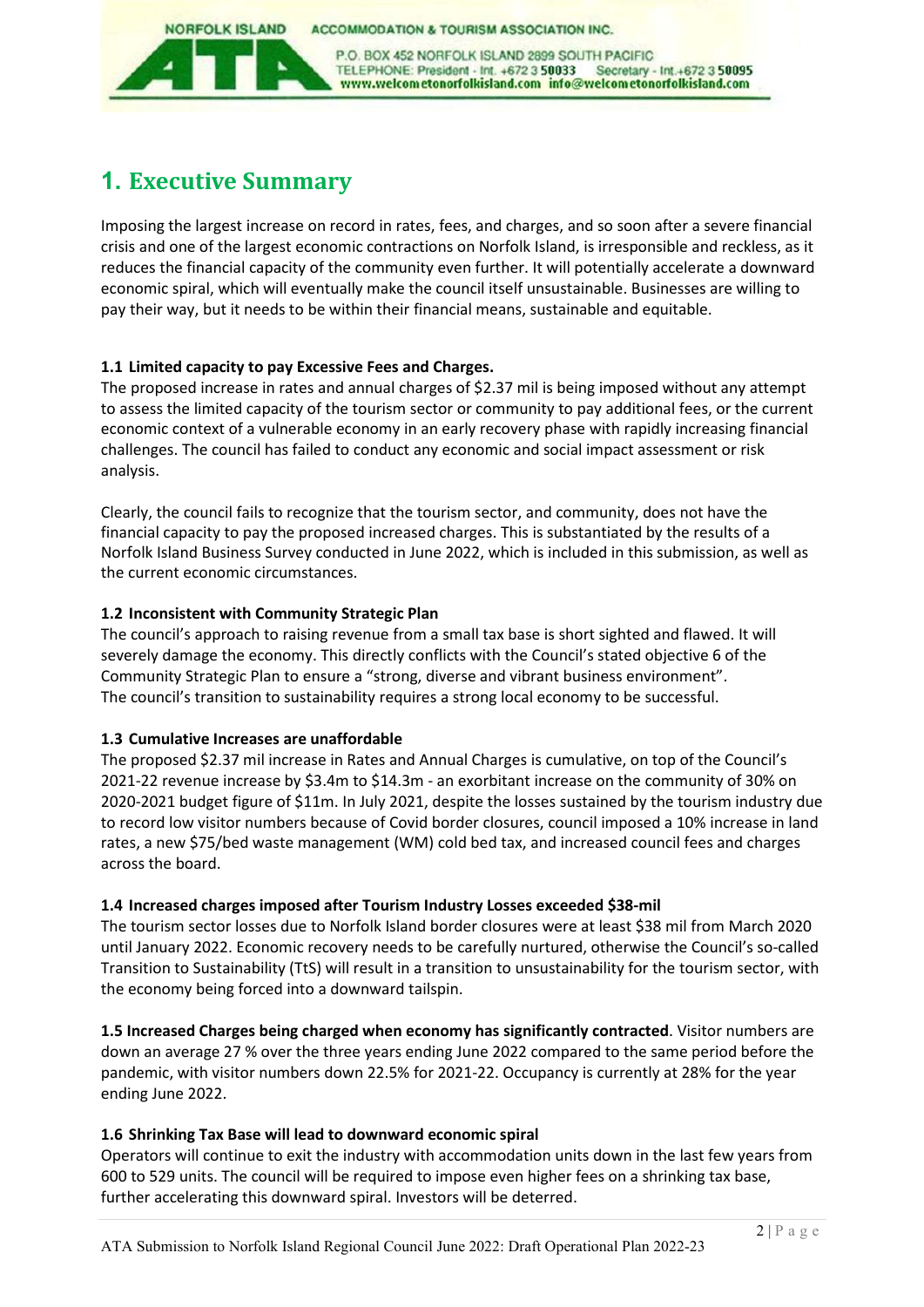#### **NORFOLK ISLAND ACCOMMODATION & TOURISM ASSOCIATION INC.**

P.O. BOX 452 NORFOLK ISLAND 2899 SOUTH PACIFIC TELEPHONE: President - Int. +672 3 50033 Secretary - Int.+672 3 50095<br>www.welcometonorfolkisland.com info@welcometonorfolkisland.com

#### **1.7 Waste Management Fee increase to Accommodation Houses of 247% is unaffordable**

From July 2022, the council is proposing to increase the tourist bed waste management cold bed tax even further from \$75 per bed to \$260.49 per bed (\$746.16 per unit), which is a whopping 247% increase to accommodation houses! With the allowance for discontinuance of the disposal tickets, this still represents a 221% increase in WM fees.

#### **1.8 Inequitable distribution of the imposed Waste Management revenue burden**

Besides the incredible magnitude of the increase, this is also an inequitable distribution of the imposed revenue burden. The current occupancy rate is 28% which means that units are on average vacant for 72% of the year. Even with 30,000 visitors per annum and 529 tourist accommodation units, these units will be vacant for more than 60% of the year, generating no waste nor income. it is estimated that visitors in an occupied unit generate less than 30% of waste than an average household. Visitors mostly eat out and never dispose of many household items, such bicycles, and nappies. The WM fee imposed on accommodation houses is not aligned with usage or cost to council and is patently unfair.

#### **1.9.** The revenue model **provides no financial incentive for conservation.**

#### **1.10 Land Rates increase is excessive and evidence of poor governance**

The Council is proposing to increase its revenue from land rates by 38% with the lion's share of the business sector contribution being incurred by the Accommodation A sub-category (\$281K). The 2022- 23 rating model, compared to 2021-22, for the Accommodation Sector imposes the following massive land Rates increases: **Base Rate Increase: 318% Ad Valorem % Increase: 56%.** 

The Norfolk Island Regional Council is free to impose any level of increase that it deems fit, without any requirement to assess the financial capacity of the community to afford such increases, and without any regard to current economic circumstances of the economy. The current increase is irresponsible. Good governance requires these considerations, and protections such as rate pegging.

#### **1.11 Increasing Business Prices significantly is not an option**

The accommodation sector, which is the mainstay of the local tourism industry, cannot simply recover these exorbitant increases through increased nightly rates, as wholesale contracts are in place at least until 31 March 2023. In addition, Norfolk Island will need to remain competitive with other South Pacific destinations as their borders have re-opened, and the new segment of Norfolk Island visitors that usually travel overseas, have resumed their overseas travel plans. It will also need to remain resilient to continue to market the destination and upgrade its products and services.

#### **1.12 Council should expand the tax base**

The ATA strongly encourages the council to engage with the business community to explore ways to broaden the tax base by seeking a greater direct contribution from the visitor. This may include revenue opportunities such as Passenger Movement Charges, Lord Howe Island WM model, Norfolk Island Sustainability Levy, etc. Revenue sources need to be economically and culturally appropriate.

#### **1.13 Council should implement a phased approach**

The council should also carefully consider a phased approach to any increases on the local industry and community, which are carefully aligned to the financial capacity of the community. Consultation with industry representatives, and an income and expenditure survey, *before* developing a proposed funding model would also be helpful, and lead to more informed decision making. A phased approach would allow the business sector more time for economic recovery and better position businesses to withstand the other financial challenges such as increasing inflation, interest rates and freight.

**1.14 Amend Governance Model**. Council should work with the community and Federal Government to propose changes to the current Governance model to provide flexibility, reduce the current funding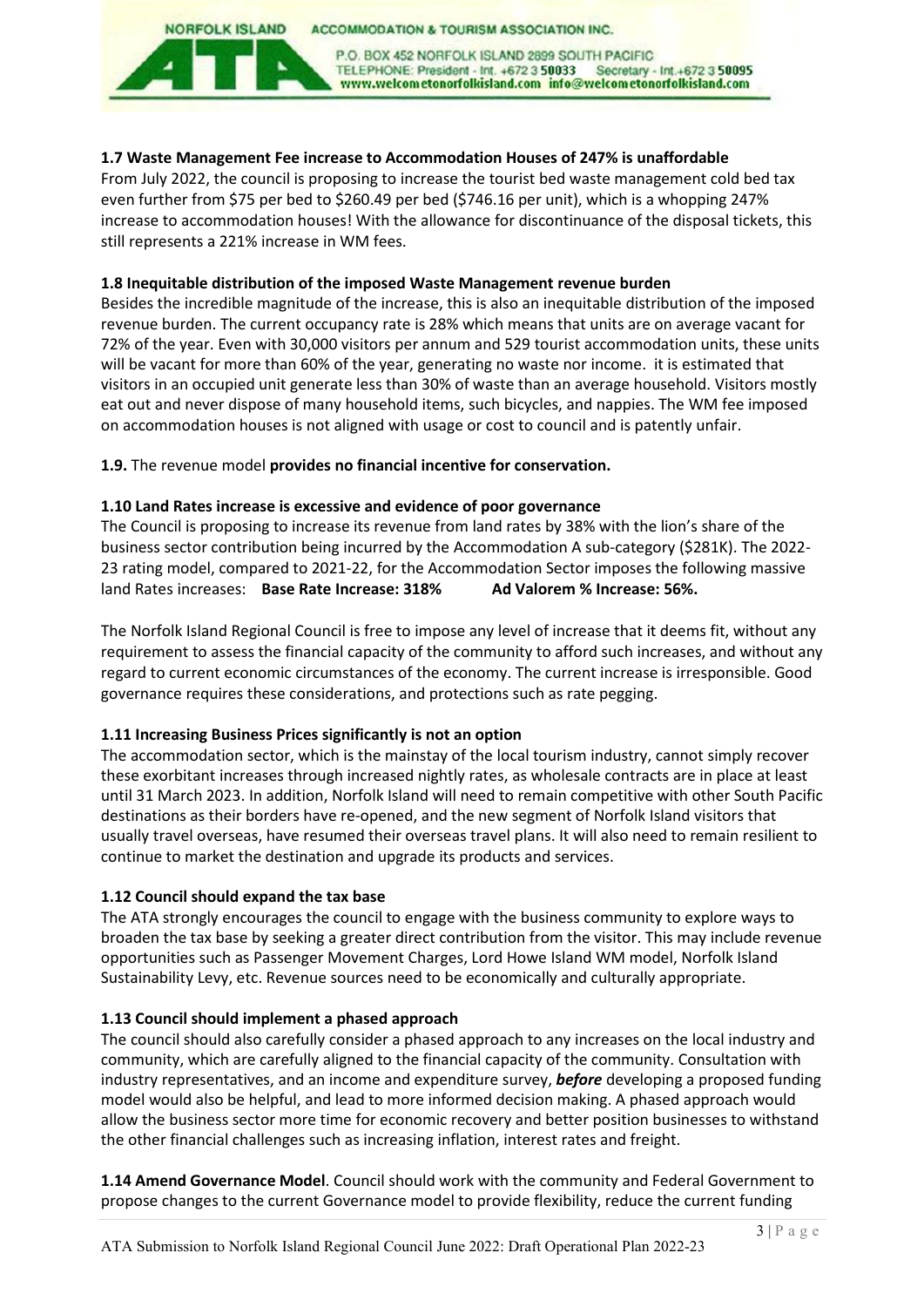**NORFOLK ISLAND ACCOMMODATION & TOURISM ASSOCIATION INC.** 

> P.O. BOX 452 NORFOLK ISLAND 2899 SOUTH PACIFIC TELEPHONE: President - Int. +672 3 50033 Secretary - Int.+672 3 50095<br>www.welcometonorfolkisland.com info@welcometonorfolkisland.com

constraints, and increase options for local government funding. This may provide a better path to sustainability.

#### **1.15 Perceived Futility of Submission Process and Lack of Engagement**

In a meeting on 3 June 2022 between the ATA and the Council Administrator, Finance Manager and Environment Manager, ATA members expressed a view that it is likely futile to spend precious resources to lodge a submission.

- There are currently no elected council representatives accountable to the community.
- The council has no contingency plans or proposed alternatives.
- Council did not bother arranging a public meeting to hear the community's views.
- Council did not meet with key stakeholders such as the ATA and other business groups before finalizing the draft plan.
- Council did not conduct an income and expenditure survey to assess the community's capacity to pay such a large increase in rates, fees, and charges.
- Confidence in the council and governance model is likely at its lowest point.

It is likely that the proposed fee increases are already irreversibly baked into the budget and the submission opportunity is a farce, only being conducted as it is required by legislation. The ATA Executive hopes that the Council Administrator proves this viewpoint to be wrong. The Council Administrator assured ATA members that the Council was indeed open to making changes to the draft Operational Plan based on submissions it receives.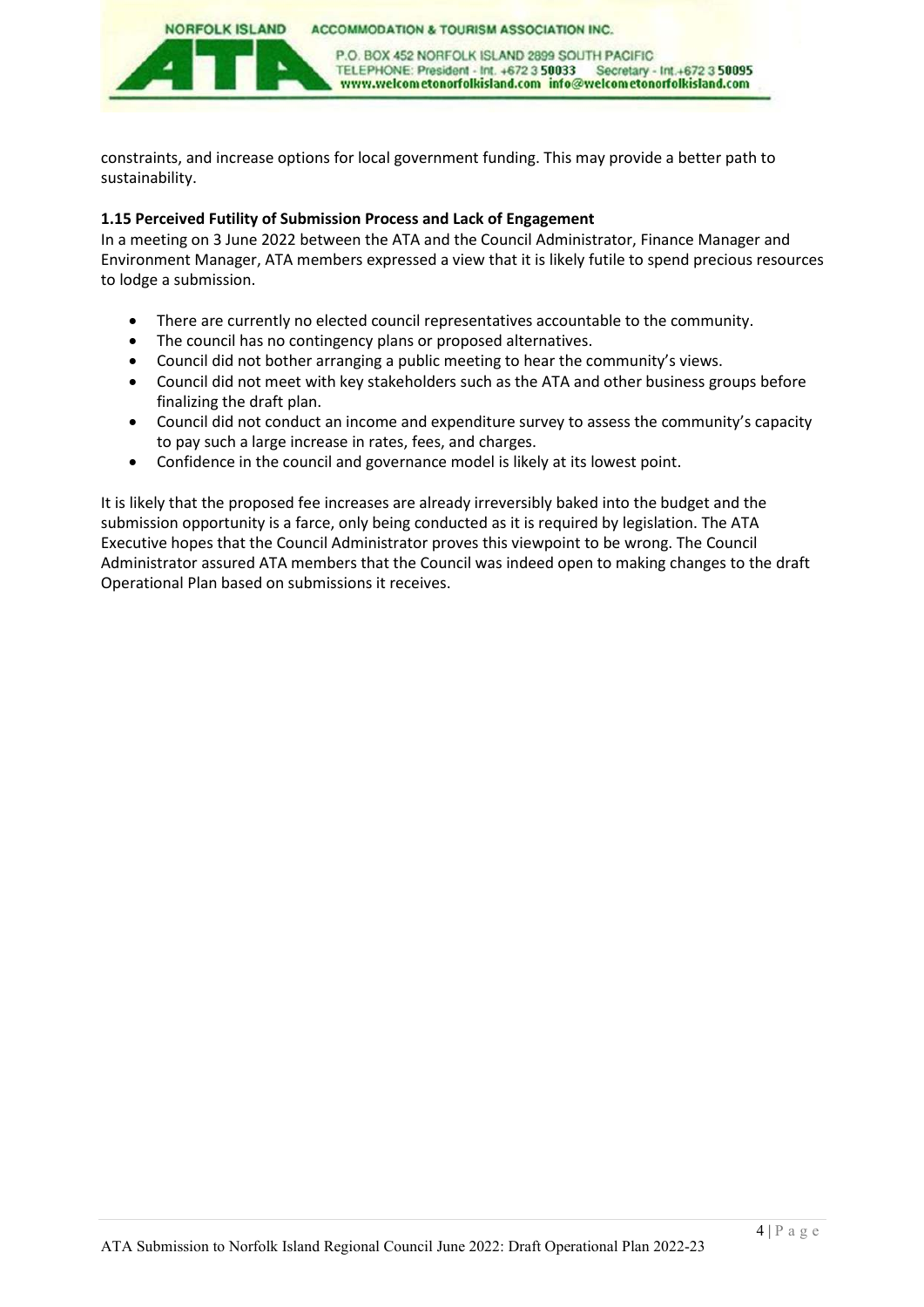

#### **2. Limited capacity to pay Excessive Fees and Charges.**

**The Norfolk Island Business Survey** was conducted in June 2022. Respondents included members of the ATA, Chamber of Commerce, Business Council of Norfolk Island, as well as local businesses who are not members of these organisations. The results below show an overwhelming majority of businesses will struggle to pay these excessive charges, and the distribution of WM charges is inequitable.





#### 2.2 **The Operational Plan states that sub-categorisation is a more effective way to apply differential waste management charges reflecting usage. Do you agree that the sub-category for your business reflects actual usage?**

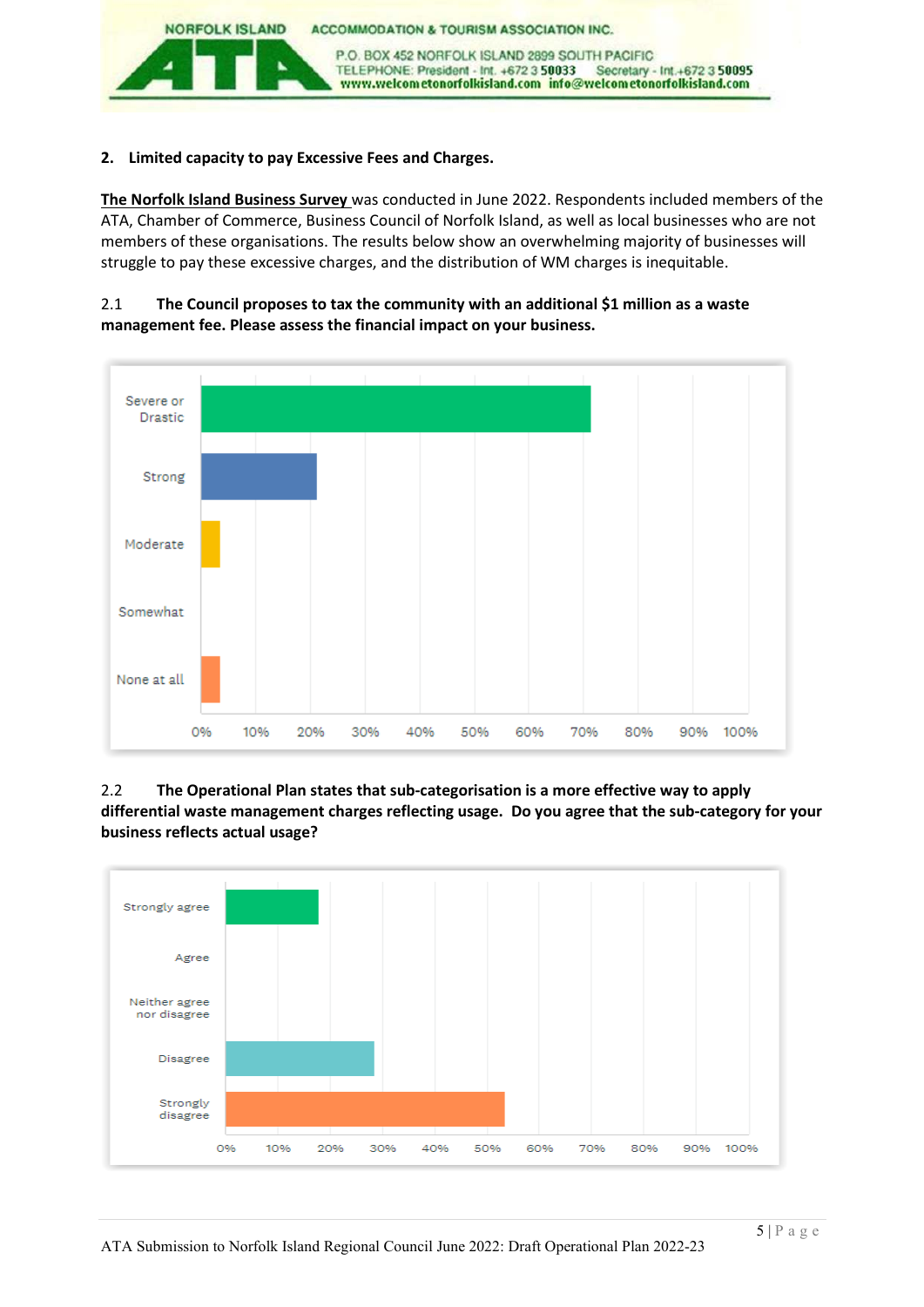

2.3 **The Council is proposing to increase revenue received from Land Rates by 38%. Please assess the impact of this increase on your business.**



2.4 **The Council Community Strategic Plan Objective 6 is for the Council to achieve "a strong, diverse and vibrant business environment". The Plan states that it will achieve this by a "reduction in business costs". Do you agree that the proposed Operational Plan may achieve this objective?** 

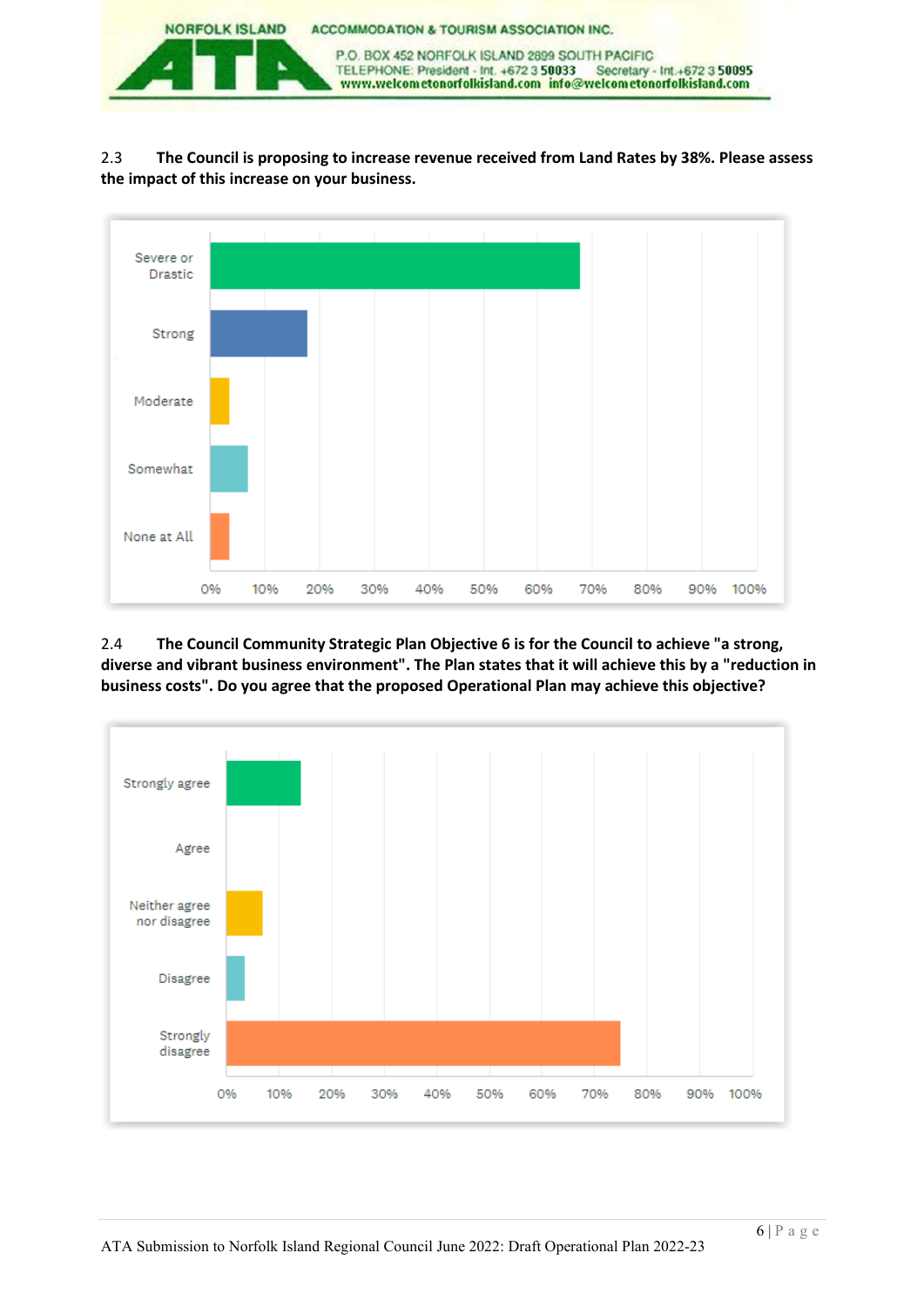

#### **3. Bad timing: The perfect storm.**

The increased council fees and charges across the board are being introduced at a time when:

- 3.1 The community has reduced capacity to pay due to a massive economic contraction from March 2020 and to January 2022, resulting from the Government imposed Covid-19 travel ban. The Norfolk Island tourism industry losses from March 2021 to January 2022 are estimated at approximately \$38 million and will take years to recover.
- 3.2 The accommodation occupancy rate for the year ending June 2022 is at 28%.
- 3.3 Average visitor numbers over the 3-year period of the pandemic years 2019-20, 2020-21 and 2021- 22 are down by 27% from the 3-year pre-pandemic average.
- 3.4 After a disastrous 22-month period of record low visitor numbers, these massive council charges will deter businesses from reinvesting in their products and services.
- 3.5 Tourism businesses will struggle to fund upgrades and invest in marketing activities.
- 3.6 The tourism industry is currently facing new market challenges. The latent demand caused by the border closures is dissipating, and new destinations in the South Pacific are re-opening to Norfolk Island's traditional market.
- 3.7 The tourism industry is facing increasing financial challenges in several other areas: Increased charges for fuel, gas, food, freight (more than 3 times King Island), wages (due to acute shortages) and virtually everything else, as well as increasing interest rates with the cash rate expected to be 2% within the 2022/23 year.
- 3.8 Federal Government's imposition of additional costs on the private sector through Income Tax, Increased Employment Costs dictated by the Fair Work Act, Superannuation contribution guarantee cumulative annual percentage increases, Compliance Costs, increased costs through the extension of NSW laws such as Water Quality, etc.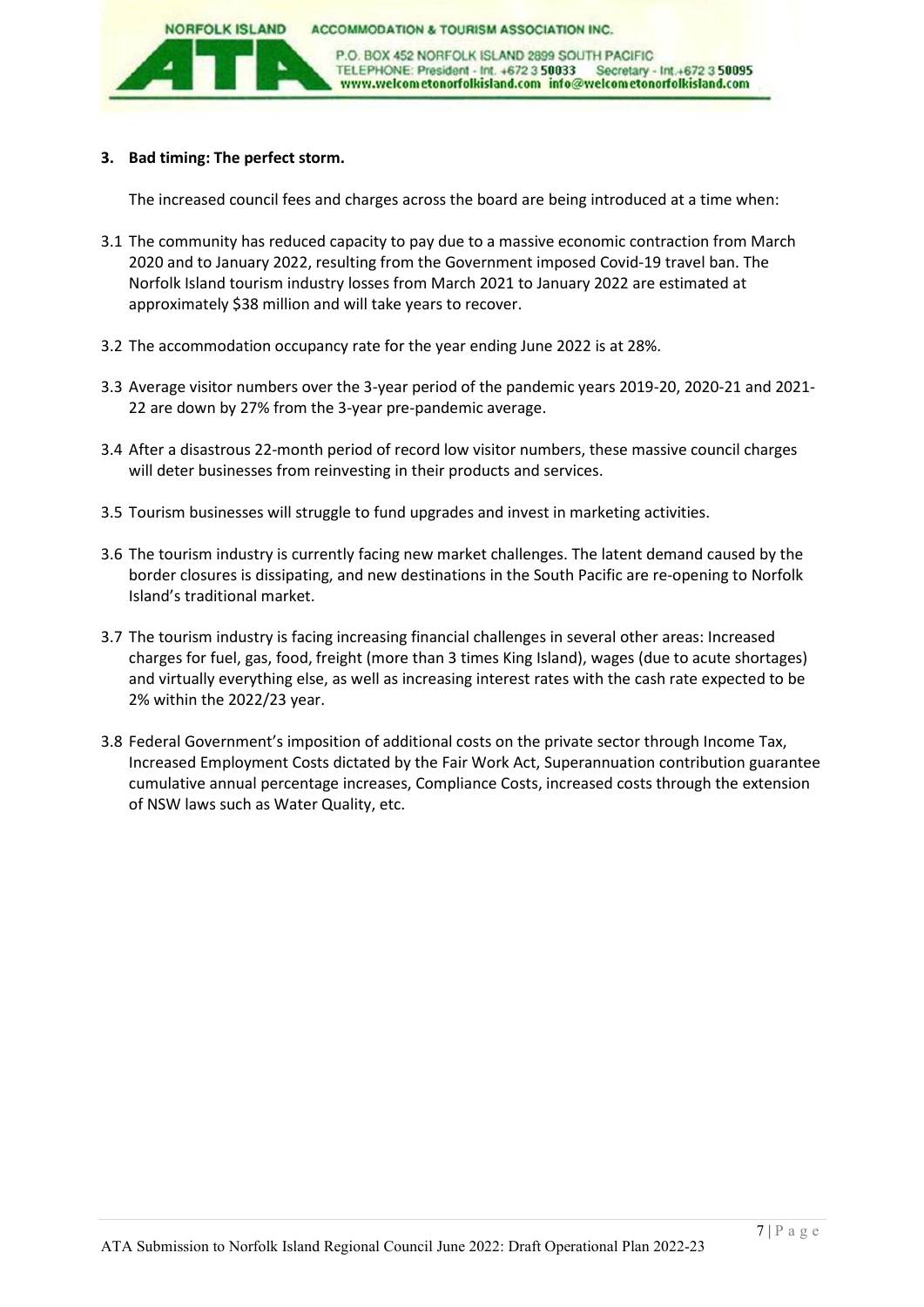

#### 4. **Inconsistent with Community Strategic Plan**

The council's approach to raising revenue from a small tax base directly conflicts with the Council's stated objective 6 of the Community Strategic Plan to ensure a "strong, diverse and vibrant business environment".



#### 4.1 **No Consideration of Economic Impact**

Despite the obvious financial difficulties experienced by the community due to the travels bans from March 2020 to January 2022, it is reasonable to conclude that the council did not even consider the impact on the economy in the determination of the fees and charges. In a meeting on 3 June 2022, the appointed Council Administrator stated to the ATA that the council did not assess the community's capacity to pay the proposed increases.

4.2 **The community cannot be taxed into prosperity.** It is the private sector that creates prosperity and value not the public sector – these proposed fees and charges take even more money out of the community, much of it having been spent on superfluous highly paid council managers, overheads, relocation of council functions and personnel to Burnt Pine, and funding items that are Federal Government responsibilities not sufficiently covered in the Service Delivery Agreement - and not properly invested towards economic stimulus.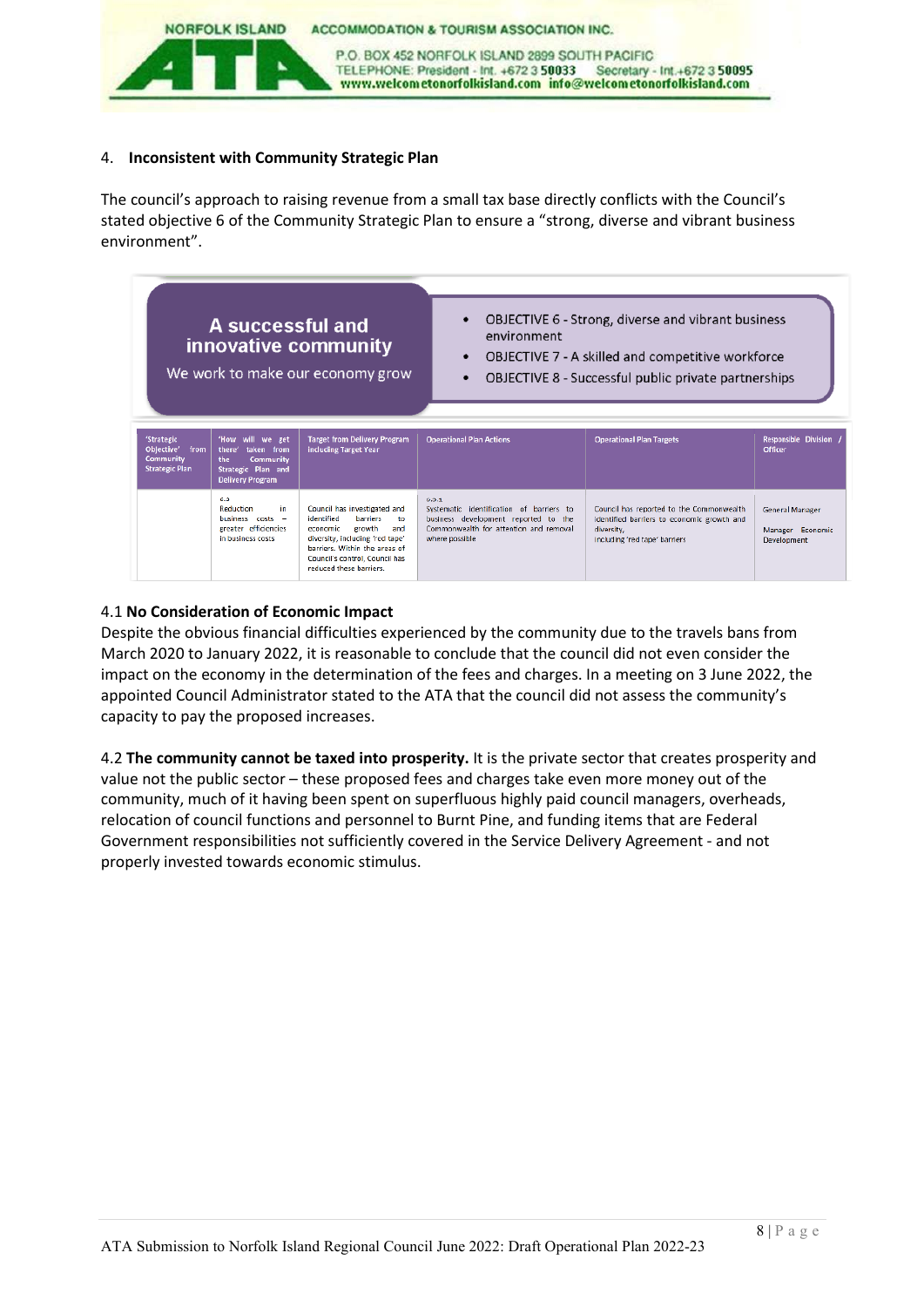**ACCOMMODATION & TOURISM ASSOCIATION INC.** 

P.O. BOX 452 NORFOLK ISLAND 2899 SOUTH PACIFIC TELEPHONE: President - Int. +672 3 50033 Secretary - Int.+672 3 50095 www.welcometonorfolkisland.com info@welcometonorfolkisland.com

#### **5. Poor Current State of the Economy**

**NORFOLK ISLAND** 

#### **5.1 Tourism Sector Losses**

The economy is in a poor position, **exacerbated by the 2020-21-22 travel ban due to the Coronavirus pandemic, and the many border closures**. Many businesses, including most within the accommodation sector, earned zero income for approximately 6 months during 2020, and were teetering on the edge. The year 2021 was not much better with reduced flights and intermittent border closures, including a 3-week Norfolk Island border closure in January 2022, during the peak season. **It is estimated that the tourism sector has lost approximately \$38 mil during the border closures**.

#### **5.2 Tourist Accommodation Occupancy**

The year-end **occupancy rate** in the tourism accommodation sector **for each of the previous three financial years**:

| <b>Financial Year</b> | <b>Occupancy</b> |  |  |
|-----------------------|------------------|--|--|
| 2019/20               | 26%.             |  |  |
| 2020/21               | 24%.             |  |  |
| 2021/22               | 28%.             |  |  |

2022-23: Even if the visitor numbers increase in 2022-23 by another 38.33% from 21,686 to 30,000 visitors, the average occupancy based on 529 accommodation units would be just 39%.

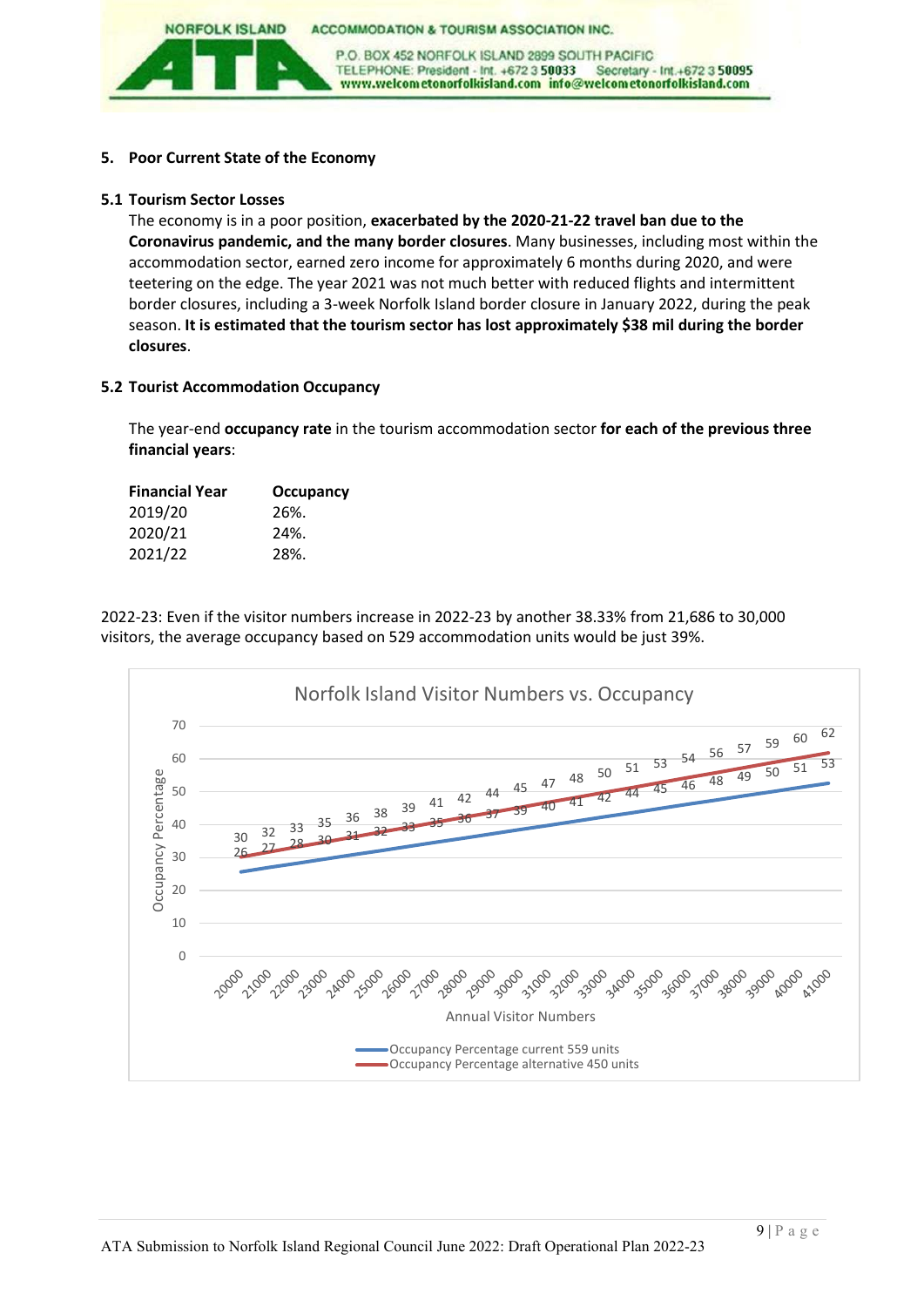

#### **5.3 Visitor Numbers**

Average visitor numbers over the 3-year period of the pandemic years 2019-20, 2020-21 and 2021-22 are **down by 27% from the 3-year pre-pandemic average.** 

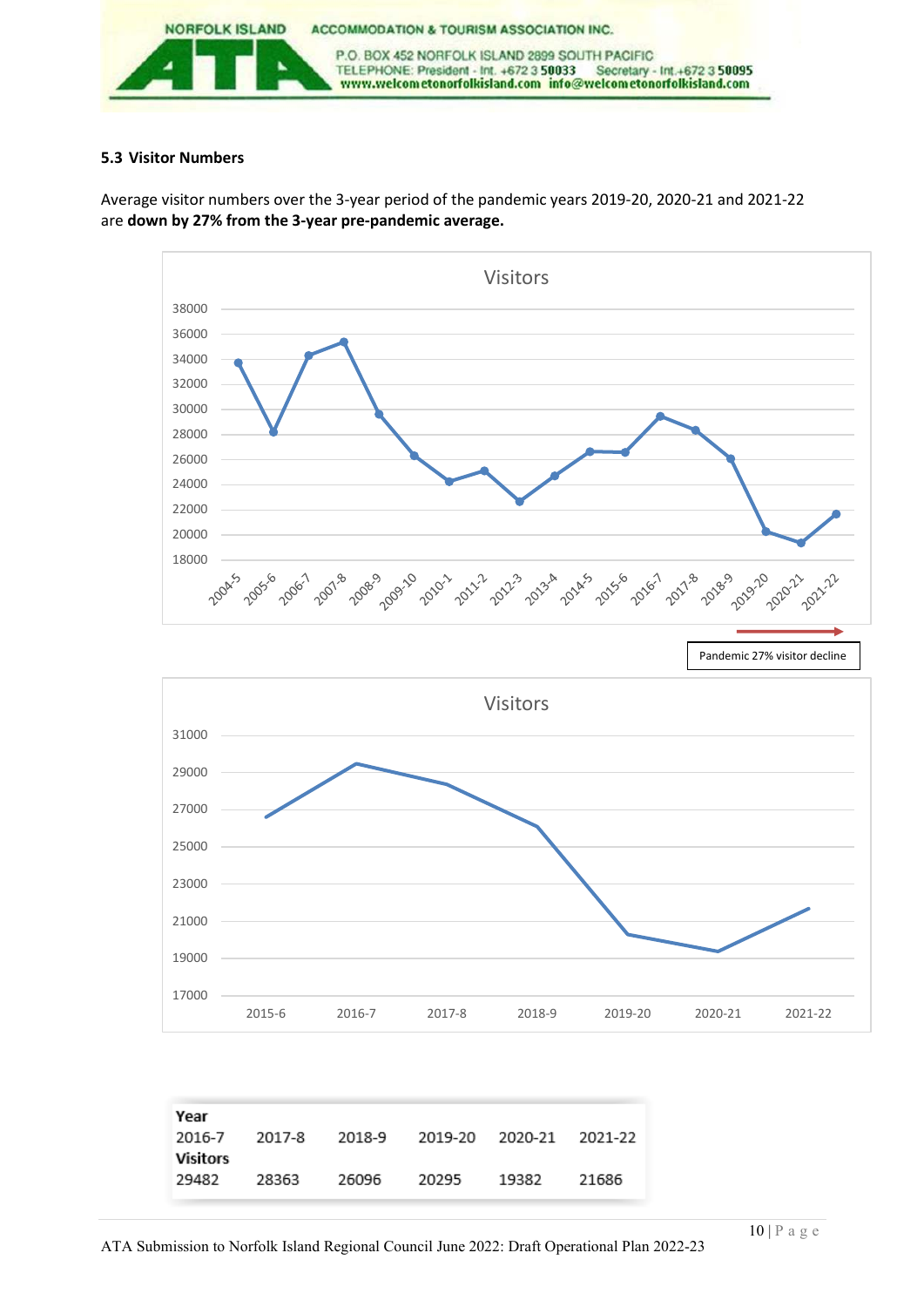

June 2022 visitor numbers estimated based on long term average for June.

Average Annual Visitor Numbers Pre-pandemic 2015-6 to 2017-8: 27,980 Average Annual Visitor Numbers during pandemic 2019-20 to 2021-22: 20,454

#### **Percentage Decline in Visitor Numbers from 3-year Pre-Pandemic Average**

| 2019-20:     | 26.8% decline |
|--------------|---------------|
| $2020 - 21:$ | 30.7% decline |
| $2021 - 22:$ | 22.5% decline |

#### **6.0 Waste Management Charges**

**6.1 Waste Management Fee increase to Accommodation Houses of 247% is unaffordable** From July 2022, the council is proposing to increase the tourist bed waste management cold bed tax even further from \$75 per bed to \$260.49 per bed (\$746.16 per unit), which is a massive 247% increase to accommodation houses! With the allowance for discontinuance of the disposal tickets, this still represents an approximate 221% increase in WM fees.

The ATA conducted a survey comparing the proposed WM Fee increases for Accommodation Houses with the WM during 2021-22. The survey compared A with B, as defined below:

A. Costs from 1 July 2021 through 30 June 2022: Waste Mgt Fee (\$75 per bed x number of beds) plus cost of waste disposal tickets.

Compare this with B:

B. Proposed Waste Mgt Fee for 2022-23: \$746.16 x number of units

Below are examples from the survey of the net increase in WM fees for the three defined categories of accommodation houses. This comparison has made allowance for the discontinuance of the WM disposal tickets.

#### **Accommodation category A (1-10 units)**

| 2021-22 |      | 2022-23 % increase |
|---------|------|--------------------|
| 920     | 3730 | 305%               |
| 40      | 3730 | 9225%              |
| 840     | 2238 | 166%               |
| 2833    | 6715 | 137%               |
| 2850    | 7461 | 162%               |

#### **Accommodation category B (11-20 units)**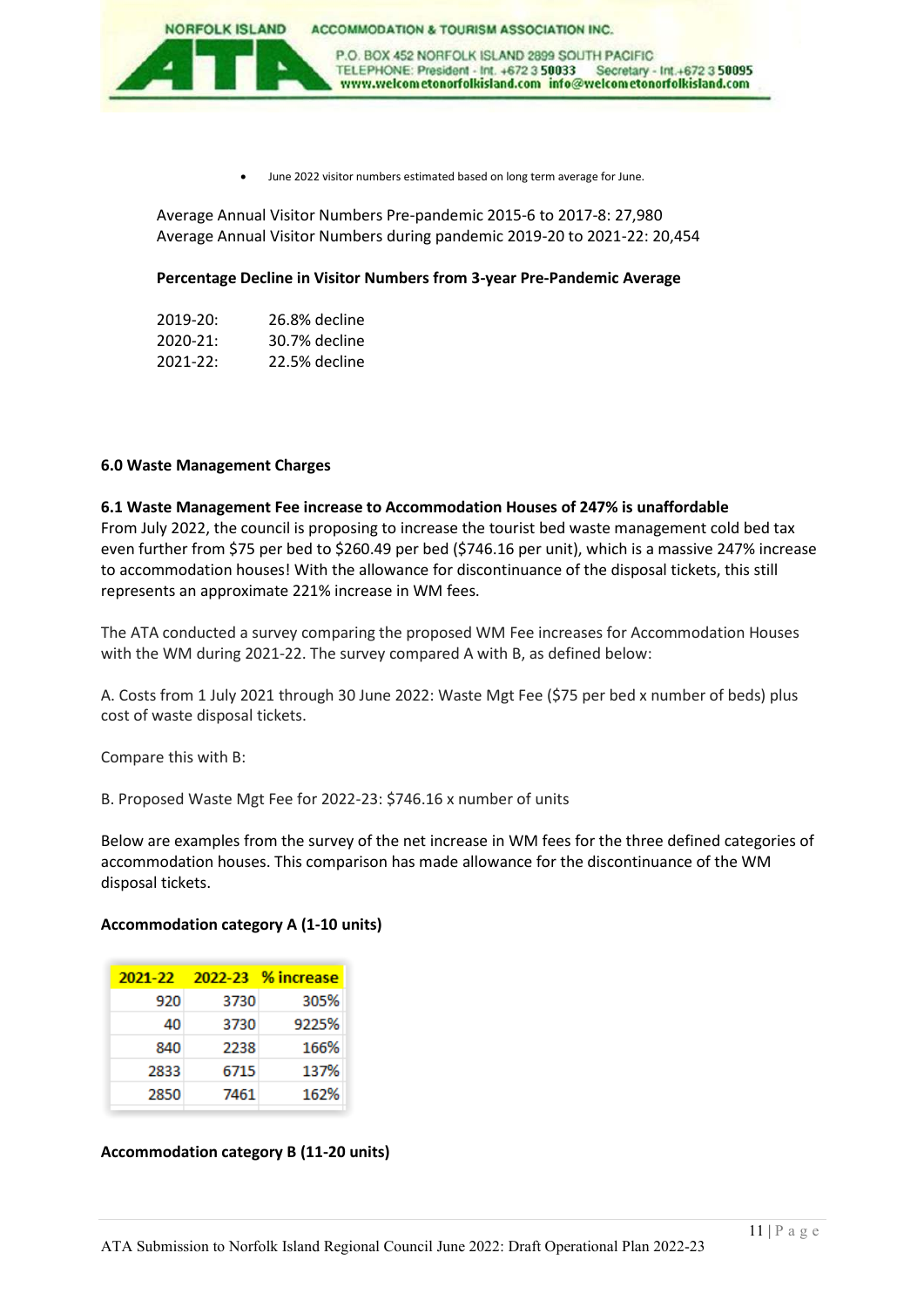

|      |       | 2021-22 2022-23 % increase |  |
|------|-------|----------------------------|--|
|      |       |                            |  |
| 2700 | 11192 | 315%                       |  |

#### **Accommodation category C (more than 20 units)**

#### **2021-2 2022-3**

|      |       | 2021-22 2022-23 % increase |
|------|-------|----------------------------|
|      |       |                            |
| 7200 | 25369 | 252%                       |
| 4125 | 41039 | 895%                       |

Accommodation categories D and E are not adequately defined in the draft Operational Plan. They appear to be superfluous at this stage.

#### **FY 2022-3 WM Fee \$394,718.64**

With a total of 529 units, the WM fee contribution in 2022-23 from all tourist accommodation units will be 394,718.64 (529 units x \$746.16/unit).

#### **FY 2021-22 WM Fee \$123,000**

The WM fee contribution in 2021-22 from all tourist accommodation units was budgeted at \$123,000 (1,642 beds x \$75 per bed), plus the purchase of tickets.

This represents a massive increase in WM contribution by the accommodation sector of approximately 221%.

Using the current ratio 2.86 beds/unit, the increase in WM contribution per bed is **247%** (from \$75 per bed to \$260.55 per bed).

#### **6.2 Inequitable distribution of the imposed Waste Management revenue burden**

Besides the incredible magnitude of the increase, this is also an inequitable distribution of the imposed revenue burden. With 30,000 visitors per annum and 529 tourist accommodation units, these units will be vacant for more than 60% of the year, generating no waste nor income. it is estimated that visitors in an occupied unit generate less than 30% of waste than an average household. Visitors mostly eat out and never dispose of many household items, such bicycles, and nappies. The WM fee imposed on accommodation houses is not aligned with usage or cost to council.

**6.3.** The revenue model is patently unfair and **provides no financial incentive for waste conservation.**  The objective to showcase Norfolk Island as the best small island in the world should include a strategy to conserve waste. Businesses and residents will pay the same for waste irrespective of the volume of waste that they generate.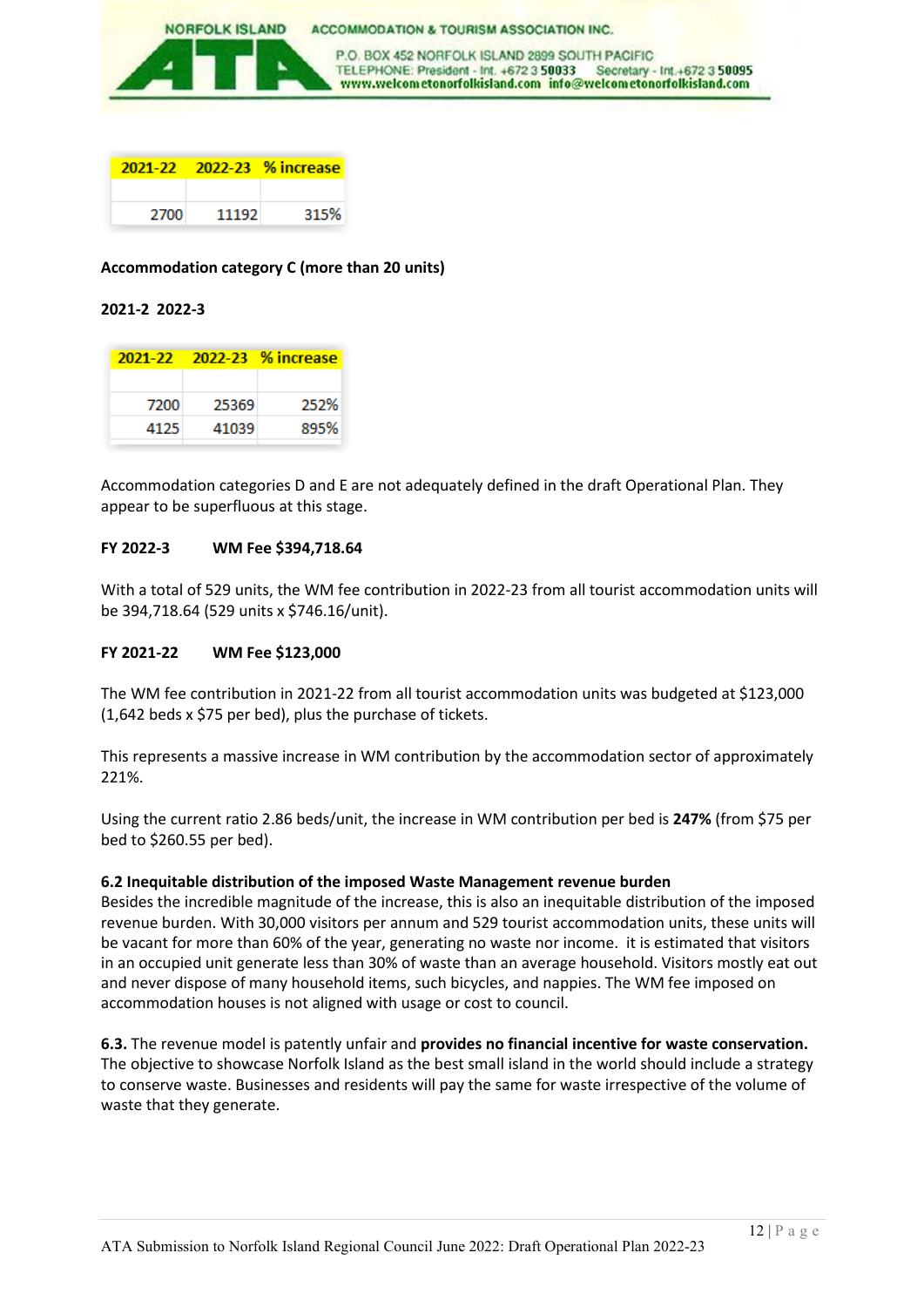

#### **7.0 Land Rates**

#### **7.1 Land Rates increase is excessive**

The Council is proposing to increase its revenue from land rates by 38% with the lion's share of the business sector contribution being incurred by the Accommodation A sub-category (\$281,426), with a total of \$407,629 from all accommodation categories.

Individual accommodation businesses will be hit with land rate **increases of more than 318%.**

| <b>Business - Accommodation A</b> | 2,187.61 | 0.00956094 | 281.426 |
|-----------------------------------|----------|------------|---------|
| <b>Business - Accommodation B</b> | 2,904.22 | 0.00956094 | 57.975  |
| <b>Business - Accommodation C</b> | 2,926.81 | 0.00956094 | 9,802   |
| <b>Business - Accommodation D</b> | 2,926.81 | 0.00956094 | 58.426  |

#### **2021-22 Land Rating Model:**

Businesses: Base Rate of \$758 plus Ad Valorem % 0.006125609

#### **2022-23 Land Rating Model:**

Accommodation (weighted average A to D) Base: \$2,413.25 plus Ad Valorem % 0.00956094

Percentage Increase: **Base: 318% Ad Valorem %: 56%** 

#### **7.2 Operators will exit the industry**

Raising the base rate by 318% and the Ad Valorem Rate by 56% is unsustainable for the accommodation sector. This is not just a once-off expense, but a recurring expense for business that is simply unaffordable. Imposing such an incredibly large increase, particularly so soon after a severe financial crisis and the one of the largest economic contractions of over \$38 million on Norfolk Island is irresponsible and reckless, as it reduces the financial capacity of business even further. . It will accelerate the downward economic spiral, as operators will be forced to exit the tourism industry.

Accommodation businesses cannot simply increase nightly rates sufficiently to cover these additional expenses. Many forward bookings are already sold for travel over the next 12 months, and accommodation wholesale contract rates are fixed until 31 March 2023

#### 7.3 **Shrinking Tax Base will lead to downward economic spiral**

Operators will continue to exit the industry with accommodation units down in the last few years from 600 to 529 units. The council will be required to impose even higher fees on a shrinking tax base, further accelerating this downward spiral. Investors will be deterred.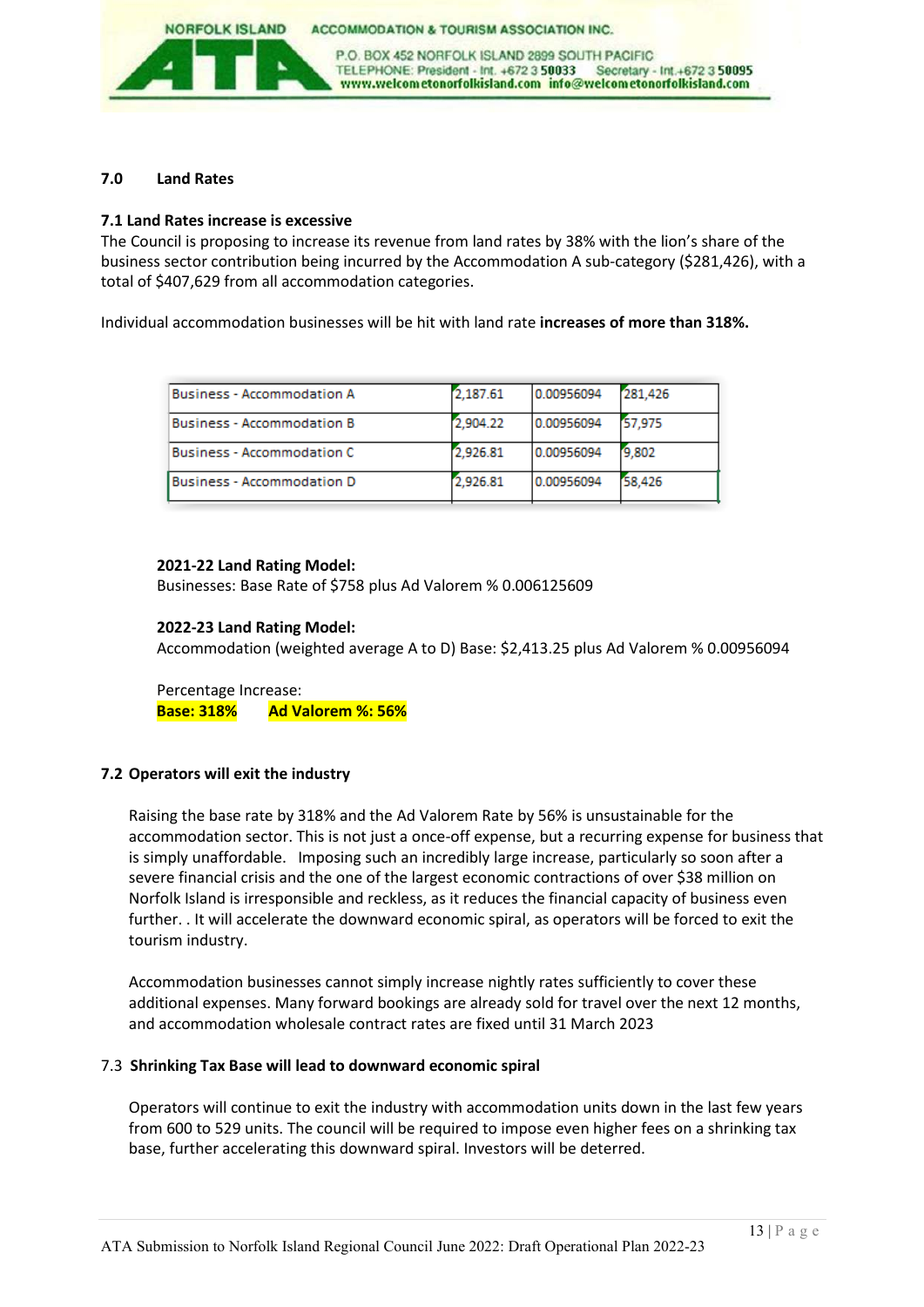

#### **7.4 Council Rates Increases – Rate Peg protections**

Rate Pegging protects communities from excessive increases. Other jurisdictions on the mainland, such as NSW, have legislative protections in place to constrain councils from imposing rate increases beyond a maximum limit, such as 0.7% per year. The rate peg determines the maximum percentage amount by which a council may increase its general income for the year. The NSW independent government authority, IPART, has set a 2022-23 rate peg for each council, ranging from 0.7% to 5.0%.

The NSW rate peg takes into account the annual change in the Local Government Cost Index (LGCI), which measures the average costs faced by NSW councils, in addition to a population factor based on each council's population growth.

From ATA discussions on 3 June 2022 with the Council Administrator, it appears that such protections do not exist for Norfolk Island, and that the Norfolk Island Regional Council is free to impose any level of increase that it deems fit, without any requirement to assess the financial capacity of the community to afford such increases, and without any regard to current economic circumstances of the economy. The current increase is irresponsible. Good governance requires these considerations and protections.

#### **8.0 Council lacks Economic Stimulus Plan**

**8.1 The draft Delivery Program 2022-2026 lacks specific actions to stimulate the economy.** The Council has presumably been evaluating a new tourism marketing representation organisation, but there has been no local industry involvement, and the evaluation committee is unknown. It appears from the budget that \$500,000 has been allocated for consultants, but there is no transparency. There is no meaningful attempt by the Economic Development team to engage with the ATA, despite repeated invitations by the ATA to do so. Their only direct engagement